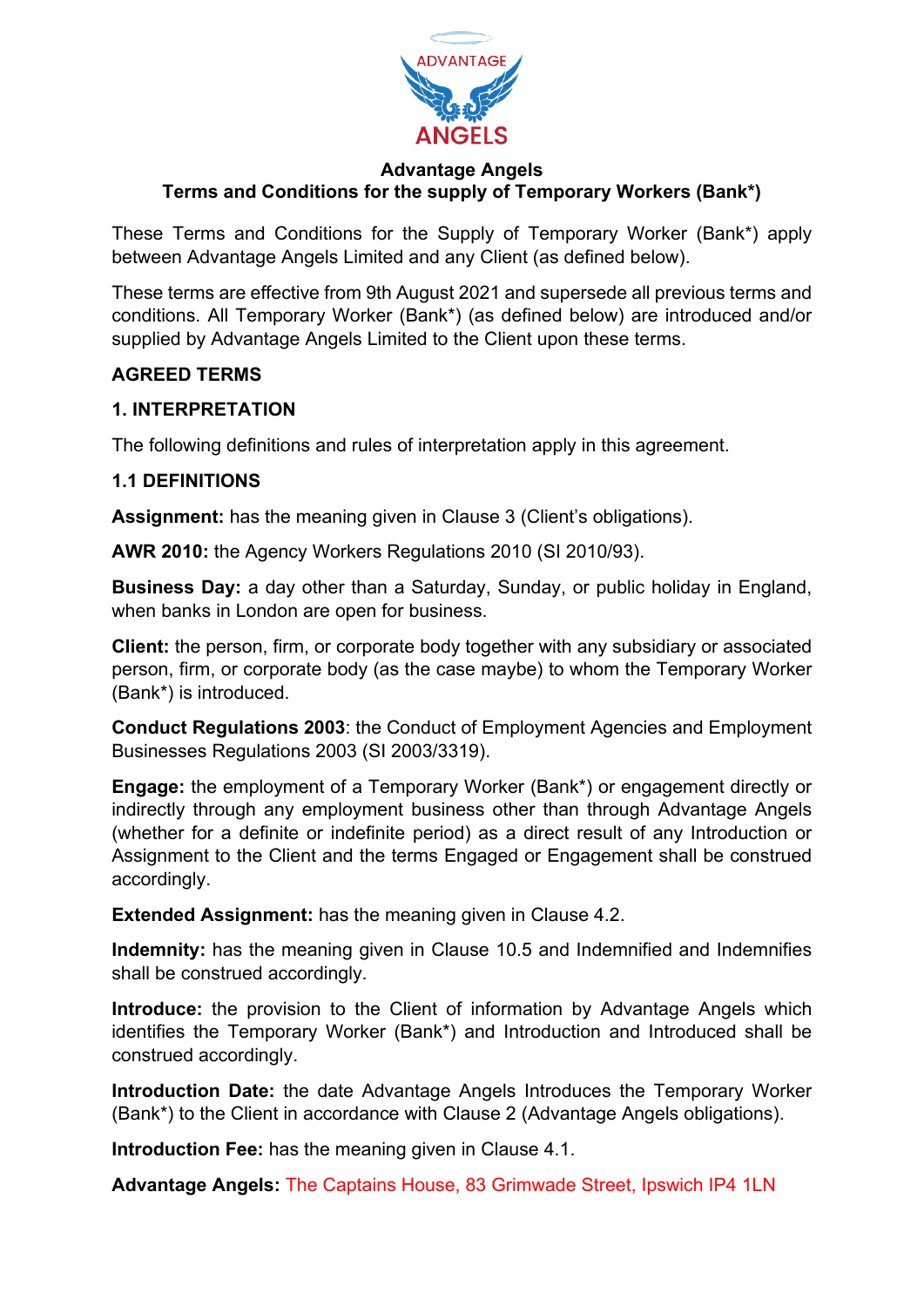

**Other Qualifying Payments:** any remuneration payable to the Temporary Worker (Bank\*) (other than their basic hourly rate), which is not excluded by virtue of regulation 6 of the AWR 2010, such as any overtime, shift premium, commission or any bonus, incentive or rewards which are directly attributable to the amount or quality of work done by a Temporary Worker (Bank\*) and are not linked to a financial participation scheme (as defined by the AWR 2010).

**All deemed workers will only be paid upon producing a signed time sheet.** Advantage Angels Limited reserves the right to enforce the paid when paid clause that is themselves as a company are contracted to if it is part of their end users and clients' own terms and conditions

**Qualifying Period:** means the 12-week qualifying period as defined in regulation 7 of the AWR 2010, subject to regulations 8 and 9 of the AWR 2010.

**Qualifying Temporary Worker:** any Temporary Worker (Bank\*) who at the relevant time is entitled to the rights conferred by regulation 5 of the AWR 2010 and in particular has been provided to the Client (whether by Advantage Angels or any third party) for the Qualifying Period and in respect of whom Advantage Angels has complied with its obligations under Clause 2 (Advantage Angels obligations).

**Relevant Period**: within the later of 14 weeks of the start of the first Assignment or 8 weeks of the end of an Assignment, as defined in regulation 10(5) and (6) of the Conduct Regulations 2003.

**Relevant Terms and Conditions:** the relevant terms and conditions for any particular Qualifying Temporary Worker (Bank\*) as defined in regulation 6 of the AWR 2010.

**Screen:** carry out pre-vetting checks to the level and criteria as established by Advantage Angels standard practices and Screening shall be construed accordingly.

**Temporary Worker:** a Worker Introduced and supplied by Advantage Angels to the Client to provide services to the Client not as an employee of the Client, who is deemed to be an agency worker for the purposes of regulation 3 of the AWR 2010.

**Temporary Worker (Bank\*) Fees:** has the meaning given in Clause 7.1. Territory: the United Kingdom.

**Unsatisfactory Temporary Worker:** has the meaning given in Clause 6.1.

**Valid Opt-Out:** means written notification from a company Worker and the individual provided by that company Worker in accordance with regulation 32(9) of the Conduct Regulations 2003, as amended from time to time. VAT: value added tax chargeable in the UK.

**Vulnerable Person:** has the meaning given in regulation 2 of the Conduct Regulations 2003, namely any person who by reason of age, infirmity, illness, disability or any other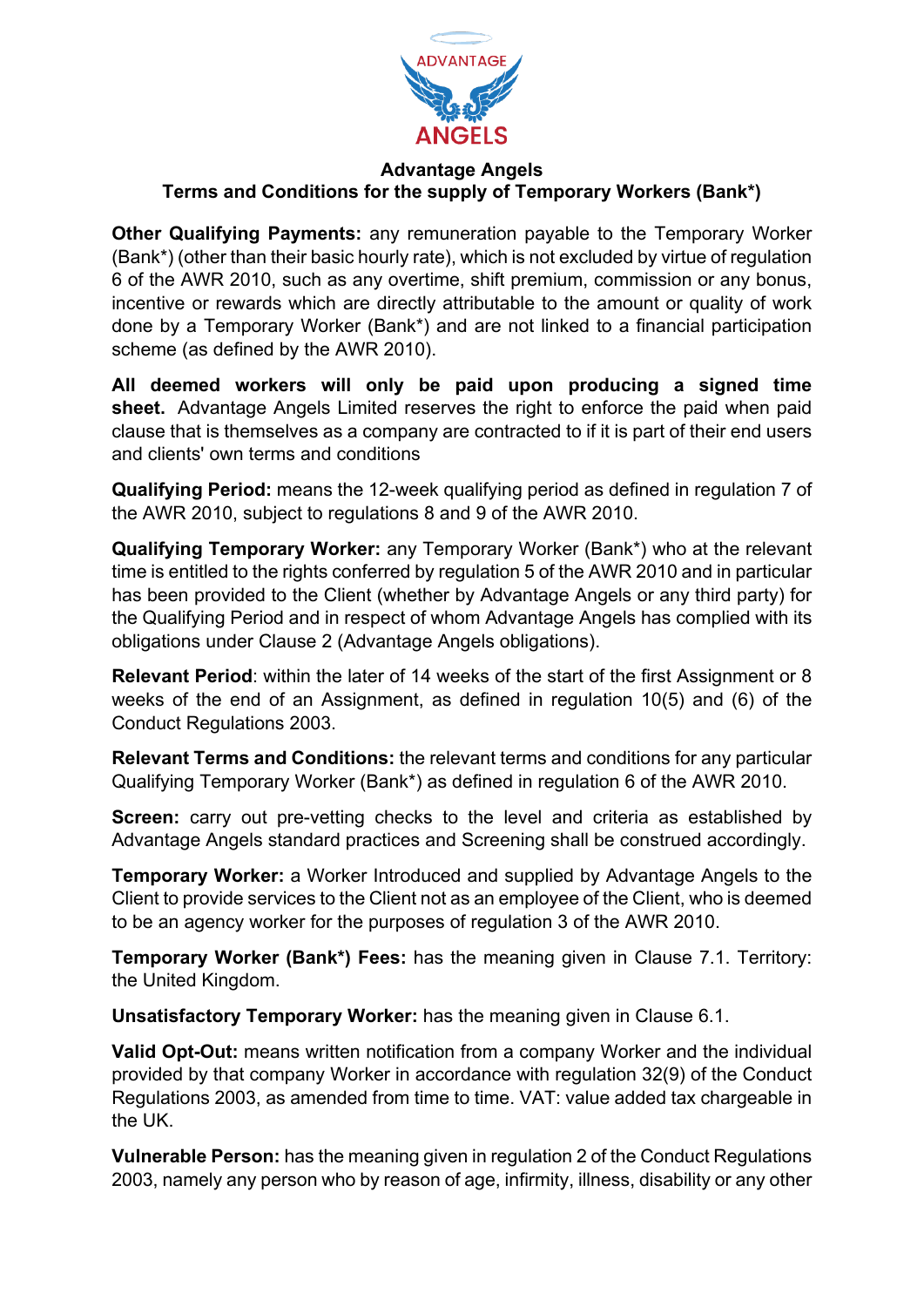

circumstance is in need of care or attention and includes any person under the age of eighteen.

**Worker:** an individual worker, or a worker that is a company or other legal entity, as the case may be including any of Advantage Angels own employees, workers or agency staff.

**1.2** A **person** includes a natural person, corporate or unincorporated body (whether or not having separate legal personality).

**1.3** The Schedules form part of this agreement and shall have effect as if set out in full in the body of this agreement. Any reference to this agreement includes the **Schedules** 

**1.4** A reference to a company shall include any company, corporation, or other body corporate, wherever and however incorporated or established.

**1.5** A reference to a holding company or a subsidiary means a holding company or a subsidiary (as the case may be) as defined in section 1159 of the Companies Act 2006

**1.6** A reference to a statute or statutory provision is a reference to it as amended, extended, or re-enacted from time to time.

**1.7** A reference to a statute or statutory provision shall include all subordinate legislation made from time to time under that statute or statutory provision.

**1.8** A reference to writing or written includes fax and email.

**1.9** Any obligation on a party not to do something includes an obligation not to allow that thing to be done.

**1.10** References to clauses and Schedules are to the clauses and Schedules of this agreement and references to paragraphs are to paragraphs of the relevant Schedule.

**1.11** Any words following the terms including, include, in particular, for example or any similar expression shall be construed as illustrative and shall not limit the sense of the words, description, definition, phrase or term preceding those terms.

# **2. ADVANTAGE ANGELS'S OBLIGATIONS**

**2.1** These terms set out the agreement between Advantage Angels and the Client for the supply of Temporary Worker (Bank\*) by Advantage Angels to the Client. For the purposes of the Conduct Regulations 2003, Advantage Angels acts as an employment business in relation to the Introduction and supply of Temporary Worker (Bank\*) pursuant to this agreement.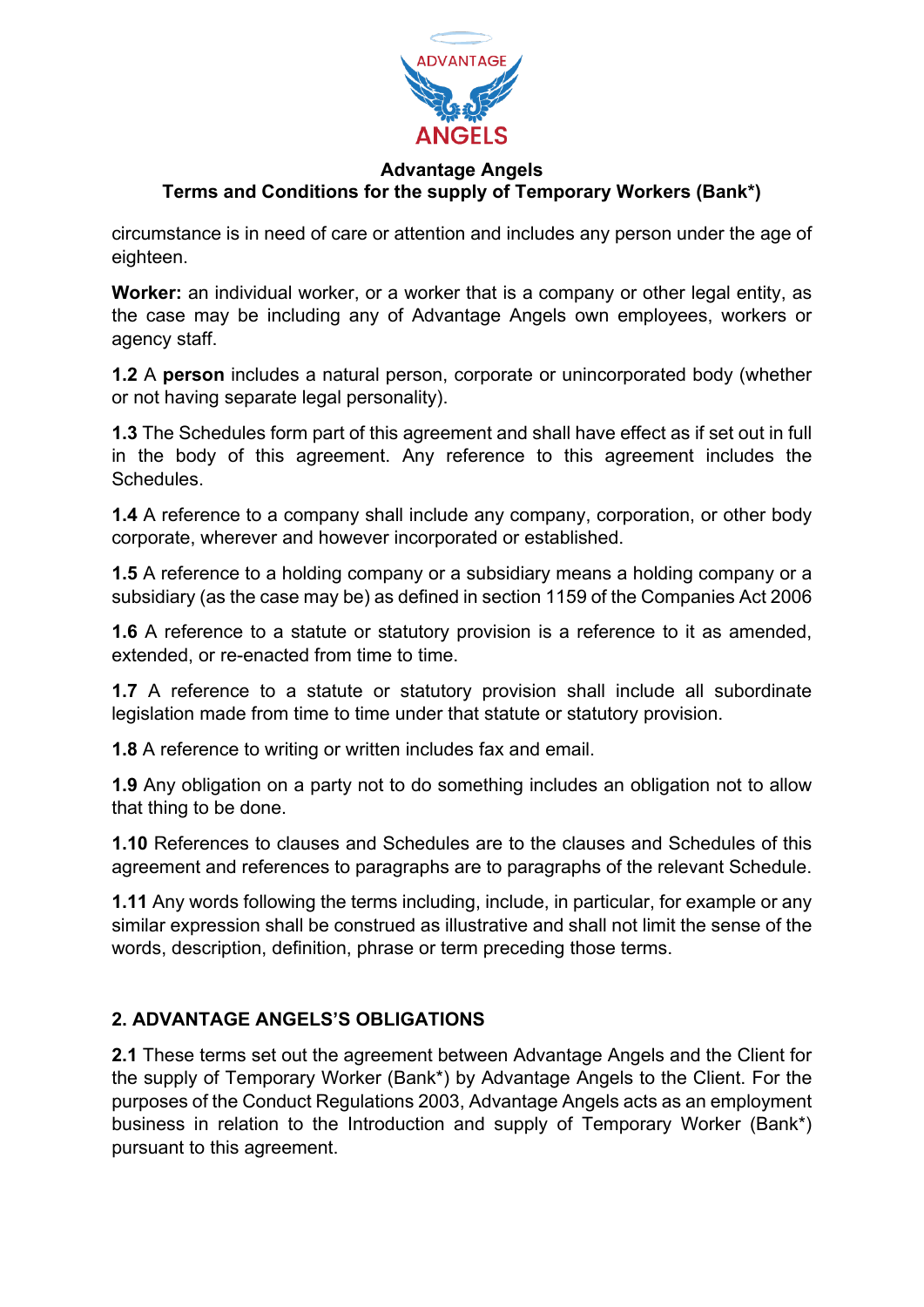

**2.2** Upon request by the Client, Advantage Angels agrees to search, in the Territory and within such timeframe as the Client may specify, for Workers for the Client as Temporary Workers.

**2.3** Advantage Angels shall Screen Workers before Introducing them to the Client and shall Introduce to the Client only Workers who meet the minimum criteria for the position stipulated by the Client in accordance with Clause 3. Advantage Angels shall Introduce only Workers who have the right to work in the Territory and, in particular, Advantage Angels shall comply with the Immigration Asylum and Nationality Act 2006, the Immigration Act 2016 and other relevant UK legislation or equivalent legislation in the relevant jurisdiction as well as any regulations or relevant codes of practice regarding the reporting of labour movements, concealed employment and the employment of foreign workers.

**2.4** Where a Worker is required by law or any professional body to have any qualifications, authorisations, or certification to work on the Assignment or the Assignment involves working with any Vulnerable Persons, Advantage Angels shall take reasonably practicable steps to obtain, and offer to provide copies of, any relevant qualifications or authorisations or certification and two references. Advantage Angels shall also take all reasonably practicable steps to confirm that the Worker is suitable for the Assignment. If Advantage Angels is unable to fully comply with these requirements, it shall inform the Client of the steps it has taken to obtain the necessary information.

**2.5** Prior to the commencement of the Assignment, Advantage Angels shall send the Client written confirmation of:

(a) the identity of the Temporary Worker.

(b) the Temporary Worker's experience, training, qualifications, and authorisations necessary for the Assignment; and

(c) the Temporary Worker's willingness to carry out the Assignment.

**2.6** Advantage Angels shall be responsible for any deduction and payment of all tax, National Insurance contributions and other levies in respect of persons employed by Advantage Angels or Temporary Workers.

**2.7** Advantage Angels shall, where relevant, inform the Client whether it holds a Valid Opt-Out for each Temporary Worker (Bank\*) whom it Introduces to the Client.

**2.8** Any changes agreed to the services, remuneration or any other aspect of this agreement shall be of no effect unless confirmed in writing.

# **3. CLIENT'S OBLIGATIONS**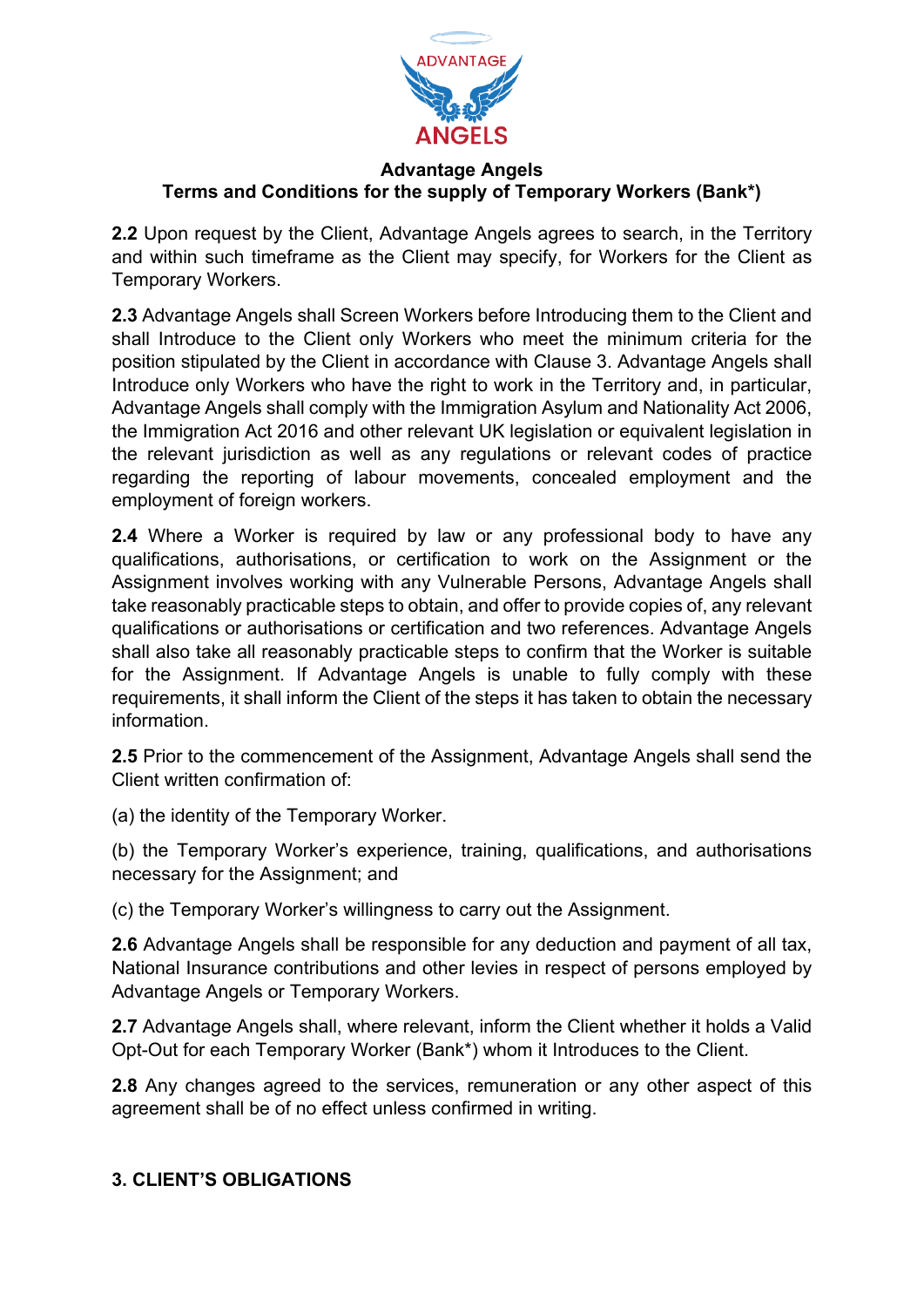

When making a request for the provision of a Temporary Worker (Bank\*) to perform certain services (Assignment), the Client will give Advantage Angels details of:

(a) the date on which the Client requires the Temporary Worker (Bank\*) to commence work and the duration, or likely duration, of the work.

(b) the position which the Client seeks to fill, including the type of work the Temporary Worker (Bank\*) in that position would be required to do, the location at which, and the hours during which, the Temporary Worker (Bank\*) would be required to work, and any risk to health or safety known to the Client and what steps the Client has taken to prevent or control such risks;

(c) the experience, training, qualifications, and any authorisation which the Client considers are necessary, or which are required by law, or by any professional body, for the Temporary Worker (Bank\*) to possess in order to work in the position.

(d) any expenses payable by or to the Worker; and

(e) any information reasonably required by Advantage Angels in order for Advantage Angels to fulfil its obligations under the AWR 2010.

**3.1** The Client shall not alter the location/venue at which the Temporary Worker (Bank\*) provides services under an Assignment without the prior written consent of Advantage Angels.

# **4. TEMPORARY TO PERMANENT**

**4.1** If, following the supply of a Temporary Worker (Bank\*) by Advantage Angels to the Client within the Relevant Period, the Client Engages the Temporary Worker, the Client will pay Advantage Angels the Introduction Fee at the rate of 15% of the Temporary Worker's new proposed annual salary.

**4.2** The Introduction Fee will not be payable if the Client gives written notice to Advantage Angels at least 4 weeks before the end of the Relevant Period that it intends to continue the hire of the Temporary Worker (Bank\*) (Bank\*) for a further period of 6 weeks (Extended Assignment) before it Engages the Temporary Worker (Bank\*) (Bank\*) other than through Advantage Angels.

**4.3** If after 6 months the Client wishes to Engage the Temporary Worker (Bank\*) (Bank\*) other than via the Advantage Angels, without liability to pay a Transfer Fee the Client may, on giving one week's or such notice as agreed between the parties written notice to Advantage Angels, engage the Temporary Worker (Bank\*) for the Extended Hire Period.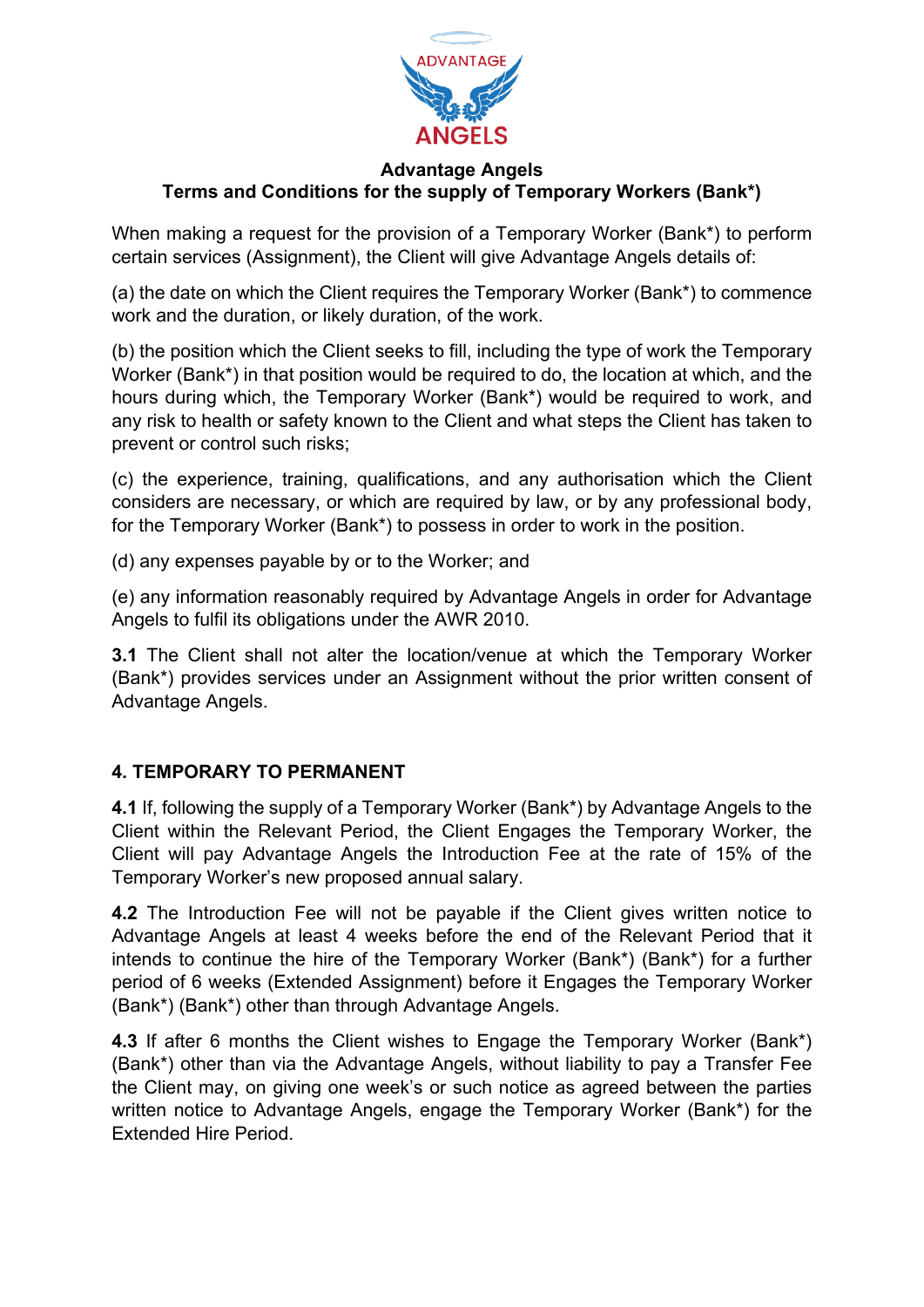

**4.4** Where the Client decides (in accordance with Clause 4.2) to have the Temporary Worker (Bank\*) supplied by Advantage Angels for the Extended

# **Assignment:**

(a) the Temporary Worker (Bank\*) Fees payable by the Client during the Extended Assignment shall be those applicable immediately before Advantage Angels received the Client's notice of election.

(b) at the end of the Extended Assignment, the Client may Engage the Temporary Worker (Bank\*) without paying the Introduction Fee; and

(c) if the Client chooses an Extended Assignment but engages the Temporary Worker (Bank\*) before the end of the Extended Assignment, the

Introduction Fee may be charged by Advantage Angels.

# **5. TEMPORARY TO TEMPORARY (THIRD PARTY)**

5.1 The Client shall be liable to pay an Introduction Fee if the Client Engages the Temporary Worker (Bank\*) Introduced by Advantage Angels other than via Advantage Angels, or Introduces the Temporary Worker (Bank\*) to a third party and such Introduction results in an Engagement of the Temporary Worker (Bank\*) other than via Advantage Angels and:

where the Temporary Worker (Bank\*) has been supplied by Advantage Angels, such Engagement takes place during the Assignment or within the Relevant Period; or

where the Temporary Worker (Bank\*) has not been supplied, such Engagement takes place within 6 months from the date of the Introduction to the Client.

**5.2** The Introduction Fee shall be calculated at the rate of 15% of the Temporary Worker's new proposed annual salary / remuneration applicable during the first 12 months of Engagement. If the actual amount of remuneration is not known or cannot be evidenced to Advantage Angels' reasonable satisfaction, the hourly payment rate multiplied by 200 shall be applied.

# **6. UNSATISFACTORY TEMPORARY WORKER (Bank\*)**

**6.1** The Client undertakes to supervise the Temporary Worker (Bank\*) to ensure the Client's satisfaction with the Temporary Worker's standard of work. If the Client believes that a Temporary Worker (Bank\*) is unsuitable to perform the Assignment (an Unsatisfactory Temporary Worker), then the Client shall notify Advantage Angels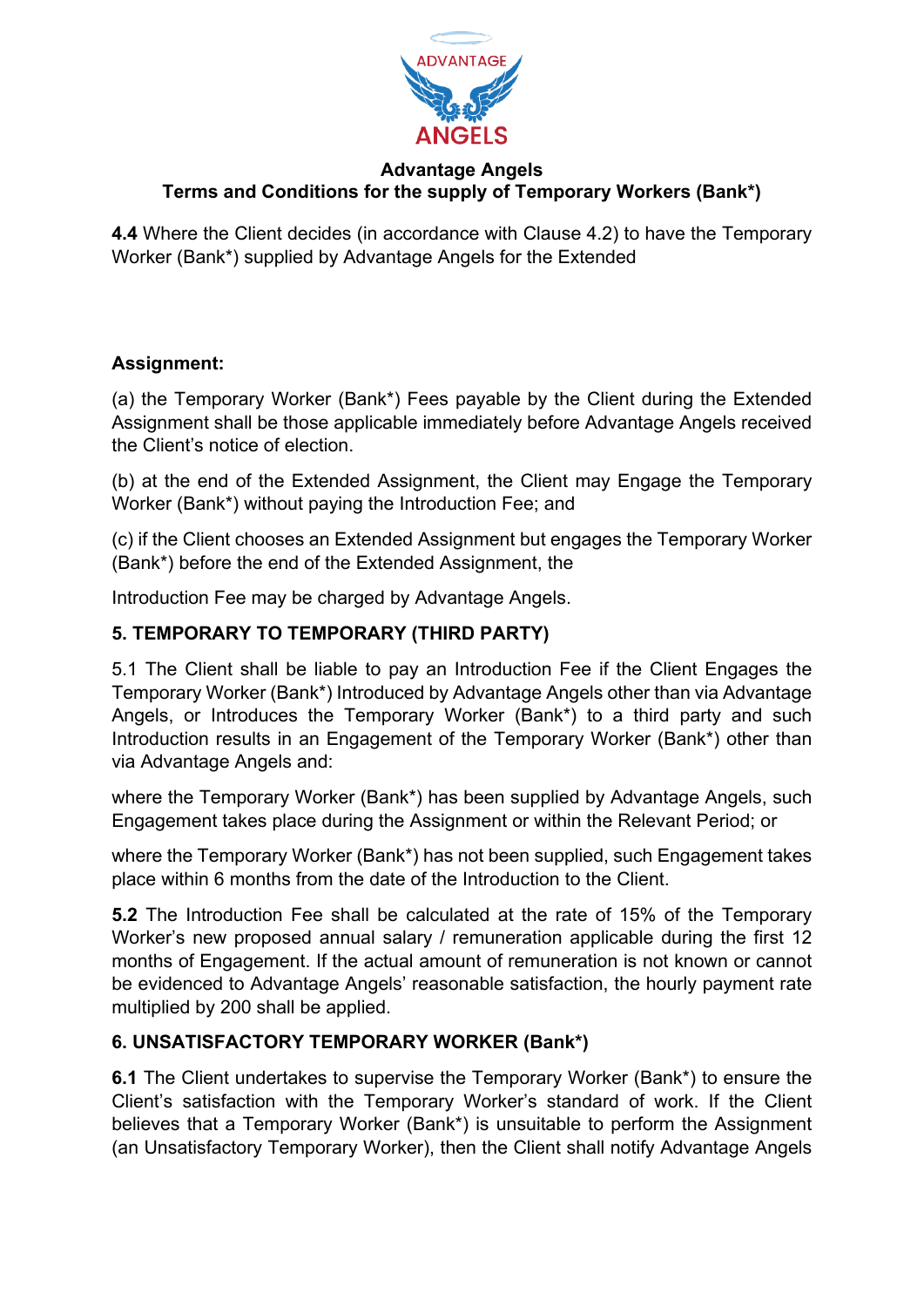

in writing immediately of that fact giving reasonable grounds for its dissatisfaction with the Unsatisfactory Temporary Worker.

**6.2** The Client may terminate the Assignment by instructing the Unsatisfactory Temporary Worker (Bank\*) to leave the Assignment immediately and notifying Advantage Angels immediately, or by directing Advantage Angels immediately to remove the Unsatisfactory Temporary Worker. In such circumstances, Advantage Angels may reduce or cancel the charges for the time worked by that Temporary Worker, provided that the Assignment terminates before the end of the first day of the Assignment or within two hours of the start of the Assignment if the Temporary Worker (Bank\*) is to be used for less than 12 hours in any one week.

**6.3** Advantage Angels or the Client may terminate an Assignment at any time in writing. If the Client wishes to terminate an Assignment, it must either:

(i) if the Assignment is for a period of more than 2 weeks, give Advantage Angels 1 weeks' notice of the termination (and the Client shall continue to make payment to Advantage Angels for work undertaken during the 1 week notice period in accordance with the agreed terms for the Assignment).

(ii) if the Assignment is for less than 1 week, give Advantage Angels no less than 48 hours' notice of the termination and make full payment of the Temporary Worker (Bank\*) Fees which would have been payable to Advantage Angels had the Assignment continued for its agreed duration; and/or wishes to temporarily suspend the Assignment for a period of less than 5 days, it may do so on written notice to Advantage Angels subject to payment of a sum equal to 16 times the relevant Temporary Worker's hourly rate.

**6.4** Where an Assignment is terminated or suspended under Clause 6.3, the Client remains responsible for the payment of Temporary Worker (Bank\*) Fees due and payable by the Client for services already performed.

**6.5** Advantage Angels shall notify the Client if it reasonably believes that any Temporary Worker (Bank\*) is unsuitable for the Assignment.

# **7. FEES AND VAT**

**7.1** The Client will pay Advantage Angels Temporary Worker (Bank\*) Fees in respect of Temporary Worker (Bank\*) in accordance with the scale of charges advised to the Client at the time of booking. The Temporary Worker (Bank\*) Fees comprise the Temporary Worker's pay and holiday pay and include Advantage Angels commission and employer's National Insurance contributions. The following conditions apply to the Temporary Worker (Bank\*) Fees: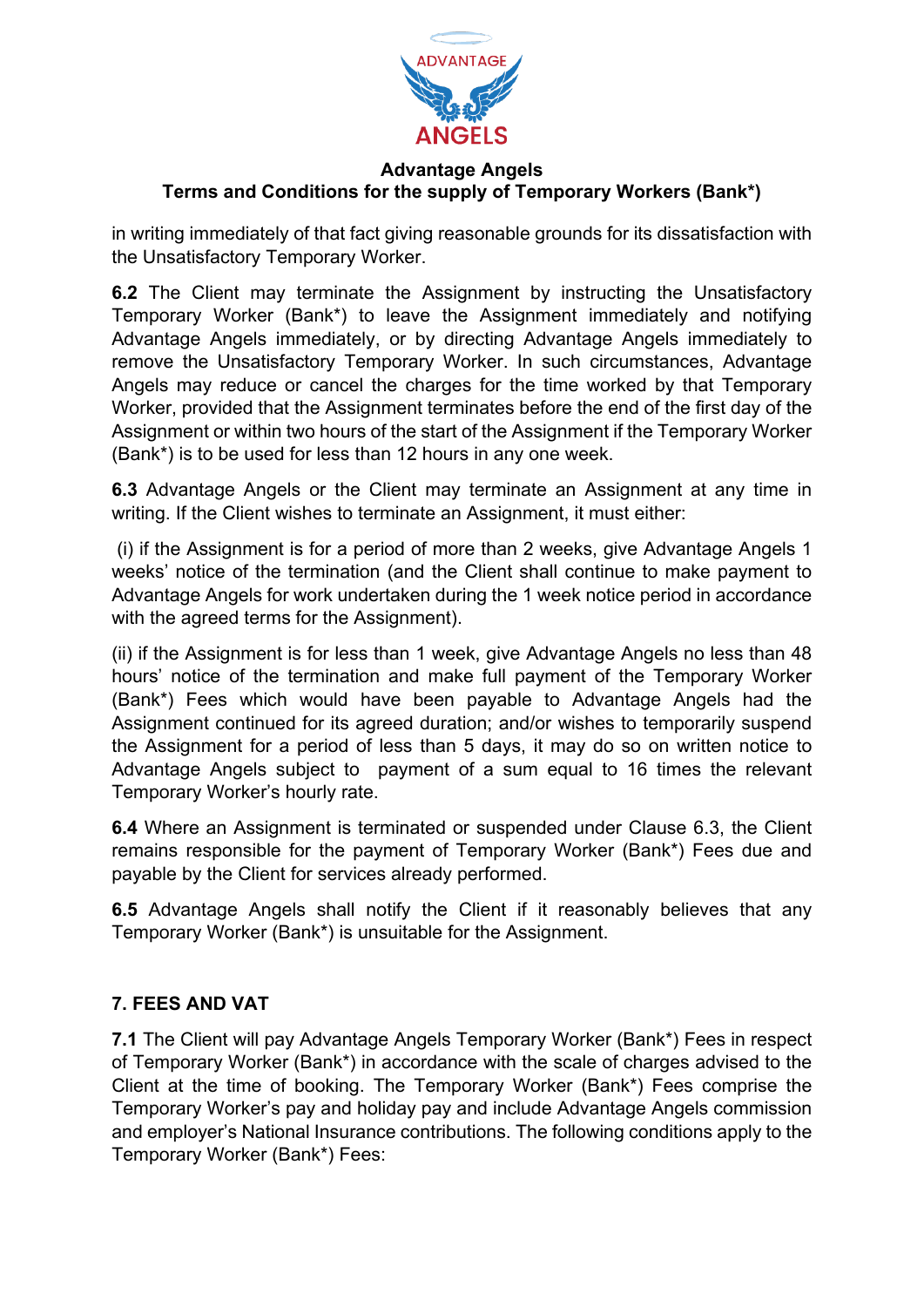

they are calculated according to the number of hours worked by the Temporary Worker (Bank\*) (to the nearest quarter hour).

(b) the Client shall during the Assignment sign a time sheet verifying the number of hours worked by the Temporary Worker (Bank\*) during a particular week. If the Client is unable to sign a time sheet produced for authentication by the Temporary Worker (Bank\*) because the Client disputes the hours claimed, the Client shall inform Advantage Angels immediately and shall co-operate fully and in a timely fashion with Advantage Angels to enable Advantage Angels to establish what hours, if any, were worked by the Temporary Worker.

Failure to sign the time sheet does not absolve the Client of its obligation to pay the Temporary Worker (Bank\*) Fees in respect of the hours actually worked.

(c) the Client acknowledges that it shall not decline to sign a time sheet on the basis that it is dissatisfied with the work performed by the Temporary Worker. In cases of unsuitable or unsatisfactory work the provisions of Clause 6.2 shall apply.

(d) Advantage Angels shall submit all invoices together with the applicable signed time sheets verifying the number of hours worked by the Temporary Worker.

(e) Advantage Angels shall invoice the Client weekly in arrears and invoices are payable within 14 days of receipt. No fee is incurred by the Client until the Temporary Worker (Bank\*) has commenced the Assignment.

(f) the Client shall not be required to pay Temporary Worker (Bank\*) Fees for any absences (for whatever reason) of a Temporary Worker; and

(g) Advantage Angels shall not withhold any payment due to a Temporary Worker (Bank\*) because of any failure by the Client to pay the Employment Business.

**7.2** If the Client fails to make a payment due to Advantage Angels under this agreement by the due date, then Advantage Angels may, without prejudice to its other rights, suspend the services of Temporary Worker (Bank\*) to the Client, and the Client shall pay interest on the overdue sum from the due date until payment of the overdue sum, whether before or after judgment. Interest under this clause will accrue each day at 2% per calendar month.

# **8. SURVIVAL**

**8.1** Any provision of this agreement that expressly or by implication is intended to come into or continue in force on or after termination or expiry of this agreement shall remain in full force and effect.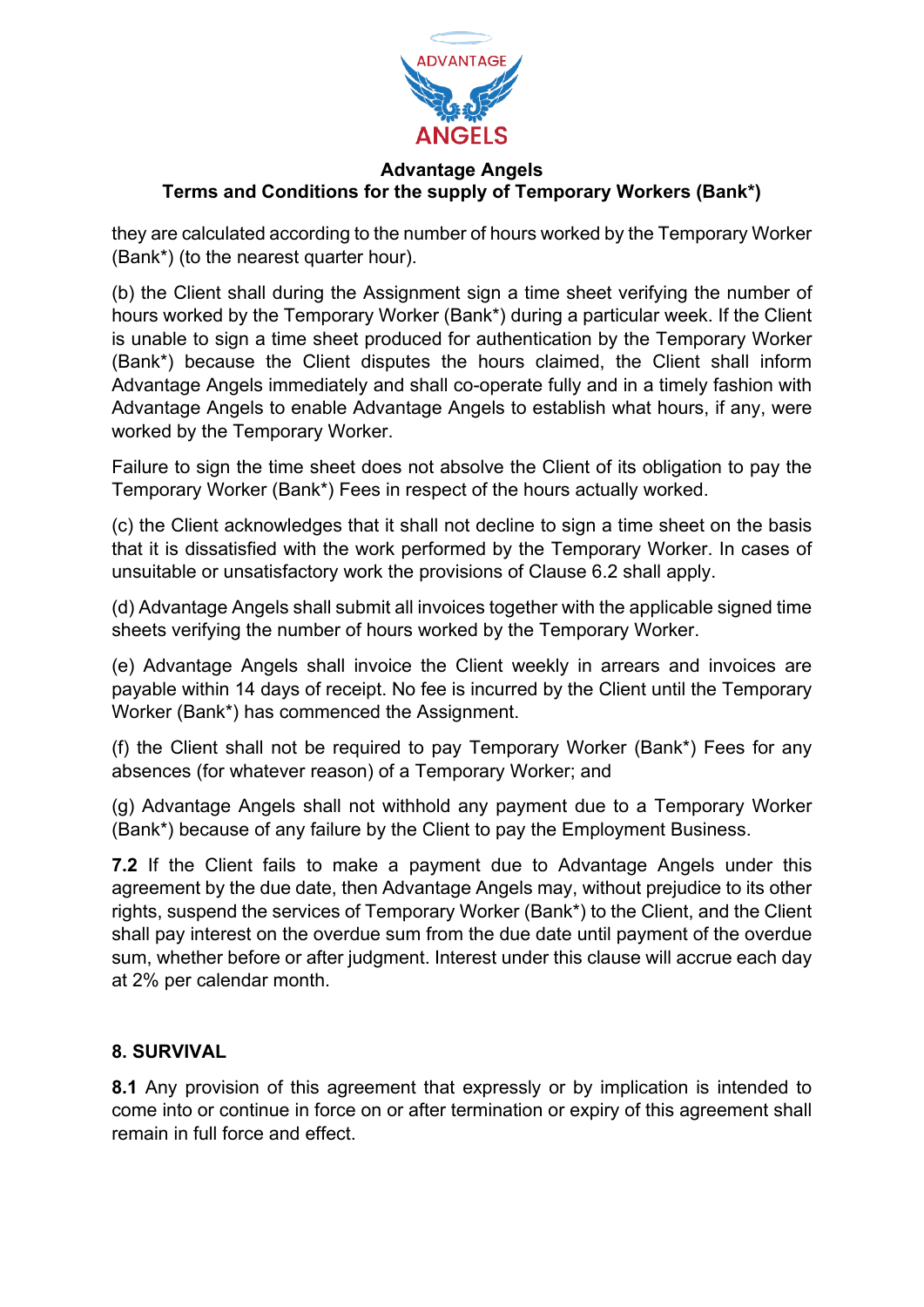

**8.2** Termination or expiry of this agreement shall not affect any rights, remedies, obligations, or liabilities of the parties that have accrued up to the date of termination or expiry, including the right to claim damages in respect of any breach of the agreement which existed at or before the date of termination or expiry.

# **9. ANNOUNCEMENTS**

Neither party shall make, or permit any person to make, any public announcement concerning the existence, subject matter or terms of this agreement, the wider transactions contemplated by it, or the relationship between the parties, without the prior written consent of the other party (such consent not to be unreasonably withheld or delayed), except as required by law, any governmental or regulatory authority (including, without limitation, any relevant securities exchange), any court or other authority of competent jurisdiction.

# **10. INDEMNITIES AND INSURANCE**

**10.1** Temporary Worker (Bank\*) are not the employees of Advantage Angels but are deemed to be under the supervision, direction, and control of the Client from the time they report to take up duties and for the duration of the Assignment. Whilst every effort is made by Advantage Angels to give satisfaction to the Client by ensuring reasonable standards of skills, integrity and reliability from Temporary Worker (Bank\*) and further provide them in accordance with the Client's booking details. Advantage Angels is not liable for any loss, expense, damage, or delays arising from any failure to provide any Temporary Worker (Bank\*) for all or part of the Assignment or from the negligence, dishonesty, misconduct, or lack of skill of the Temporary Worker. For the avoidance of doubt, Advantage Angels does not exclude liability for death or personal injury arising from its own negligence.

**10.2** The Client agrees to be responsible for all acts, errors, or omissions of the Temporary Worker (Bank\*) whether wilful, negligent, or otherwise. The Client shall be responsible for ensuring that the Temporary Worker's ability, qualifications and skills are adequate to operate any equipment, machinery and/or vehicles that the Temporary Worker (Bank\*) may be called upon to operate and the Client will be solely responsible for any liability whatsoever which may arise from the Temporary Worker's performance of their duties as established by the Client.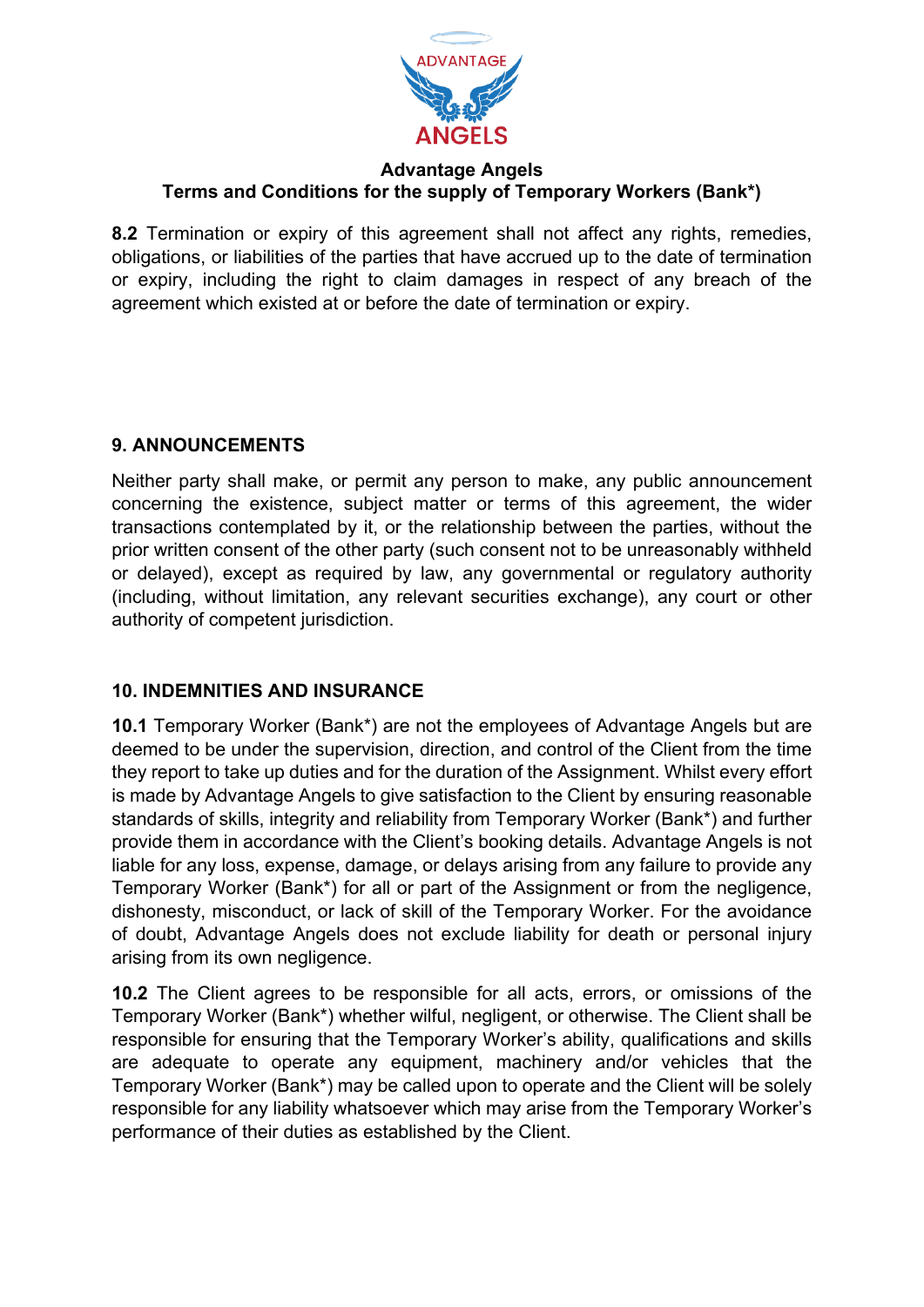

**10.3** The Client shall be responsible for ensuring its own compliance in all respects with all statutes including, for the avoidance of doubt, the Working Time Regulations and health and safety legislation, including, in particular, the provision of employer's and public liability Insurance for the Temporary Worker (Bank\*) during all Assignments. The Client shall be responsible for ensuring Temporary Worker (Bank\*) comply with:

(a) relevant statutes, laws, regulations, and codes of practice from time to time in force applicable to the performance of an Assignment and applicable to the Client's business; and

(b) the Client's health and safety policy and other policies whilst the Temporary Worker (Bank\*) are on the Client's premises or any of the Client's customers' or suppliers' or agents' (direct or indirect) premises.

**10.5** The Client shall indemnify Advantage Angels, and to the extent required from time to time by Advantage Angels, its officers, agents and employees, against all liabilities, costs, expenses, damages and losses (including but not limited to any direct, indirect or consequential losses, loss of profit, loss of reputation and all interest, penalties and legal costs (calculated on a full indemnity basis) and all other professional costs and expenses) (Indemnify) suffered or incurred by Advantage Angels arising out of or in connection with the Client's negligence, misrepresentation or the breach of any obligation to be performed by the Client under this agreement.

**10.6** This clause 10 does not apply to Clients who are individual persons requesting Temporary Worker (Bank\*) for an Assignment in their own home.

# **11. QUALIFYING TEMPORARY WORKER (Bank\*)**

**11.1** Before a Temporary Worker (Bank\*) starts an Assignment, Advantage Angels shall notify the Client if either:

(a) the Temporary Worker (Bank\*) is a Qualifying Temporary Worker (Bank\*) in relation to the Assignment; or

(b) the Temporary Worker (Bank\*) will become a Qualifying Temporary Worker (Bank\*) during the course of the Assignment, and Advantage Angels shall advise the Client of the applicable Temporary Worker (Bank\*) Fees, including any Other Qualifying Payments which may be payable.

**11.2** Advantage Angels shall comply with their obligations under the AWR 2010, including but not limited to providing any Qualifying Temporary Worker (Bank\*) with the Relevant Terms and Conditions in accordance with regulation 5 of the AWR 2010.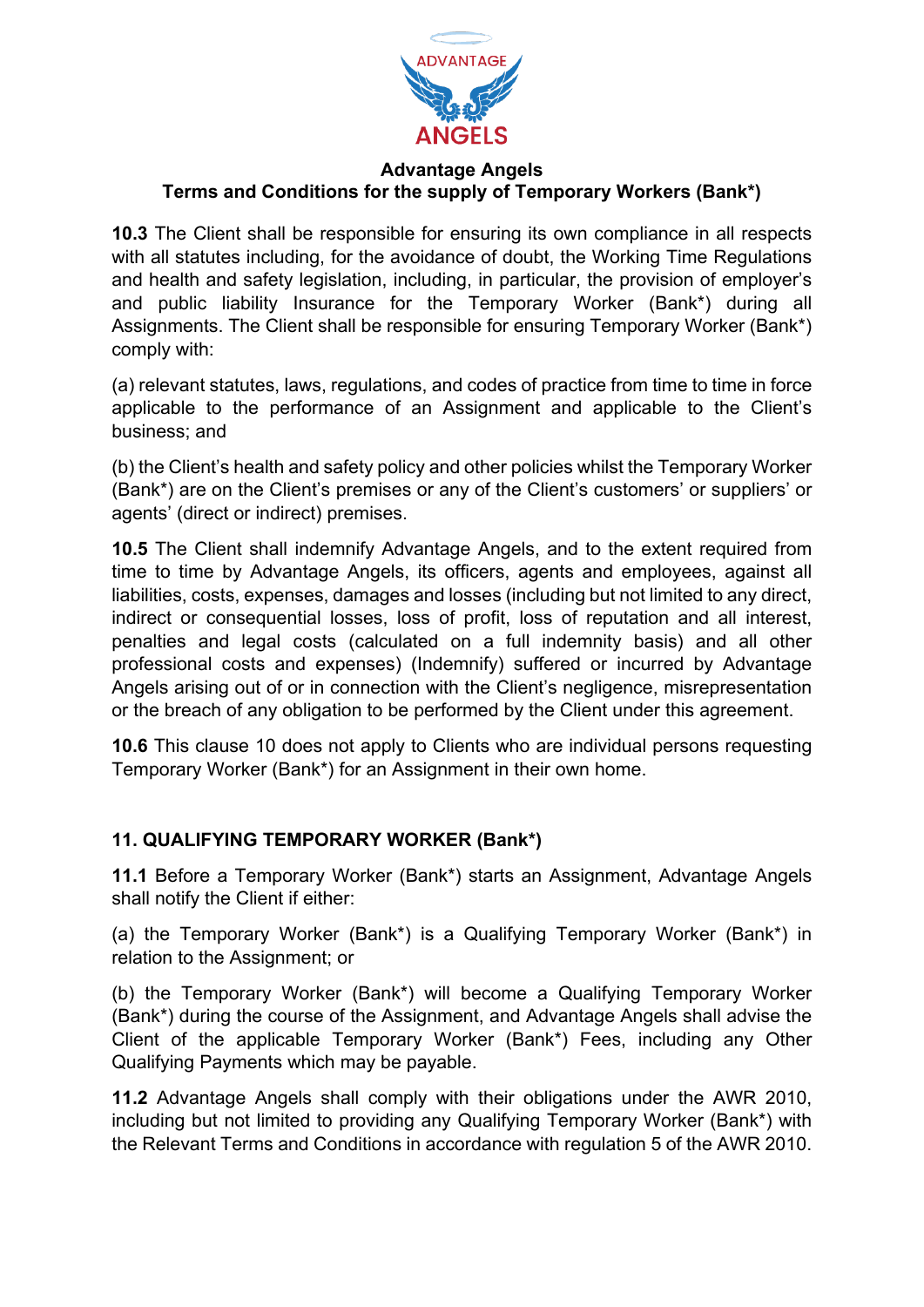

**11.3** The Client shall at all times comply with its obligations under the AWR 2010, including but not limited to providing any Temporary Worker (Bank\*) with access to collective facilities and amenities and employment opportunities subject to and in accordance with regulations 12 and 13 of the AWR 2010.

**11.4** The Client shall Indemnify Advantage Angels against any liability, cost, claim, award, or any other expense incurred by Advantage Angels arising out of a breach or alleged breach by the Client, its subcontractors, or any other intermediaries, of the AWR 2010.

**11.5** If either party receives an allegation that there has been a breach of the AWR 2010 in relation to the supply of a Temporary Worker (Bank\*) to the Client by Advantage Angels (whether that allegation has been made as a request for information under regulation 16 of the AWR 2010 or otherwise), it shall provide a copy of that allegation to the other party within seven days of receipt. The parties shall cooperate with each other in responding to that allegation, which shall include supplying any information which may be reasonably requested by the other party and complying with any reasonable requests in relation to the contents of any response.

**11.6** The provisions of this Clause 11 shall survive termination of this agreement.

**11.7** This clause 11 does not apply to Clients who are individual persons requesting Temporary Worker (Bank\*) for an Assignment in their own home.

# **12. CONFIDENTIALITY**

**12.1** The Client undertakes that it shall not at any time during this agreement, and for a period of five years after termination of this agreement, disclose to any person any confidential information concerning the business, affairs, customers, clients, or suppliers of Advantage Angels, except as permitted by Clause 12.2.

**12.2** The Client may disclose Advantage Angels confidential information:

(a) to its employees, officers, representatives, or advisers who need to know such information for the purposes of carrying out its obligations under this agreement. The Client shall ensure that its employees, officers, representatives, or advisers to whom it discloses Advantage Angels confidential information comply with this Clause 12; and

(b) as may be required by law, a court of competent jurisdiction or any governmental or regulatory authority.

**12.3** The Client shall not use Advantage Angels confidential information for any purpose other than to perform its obligations under or in connection with this agreement.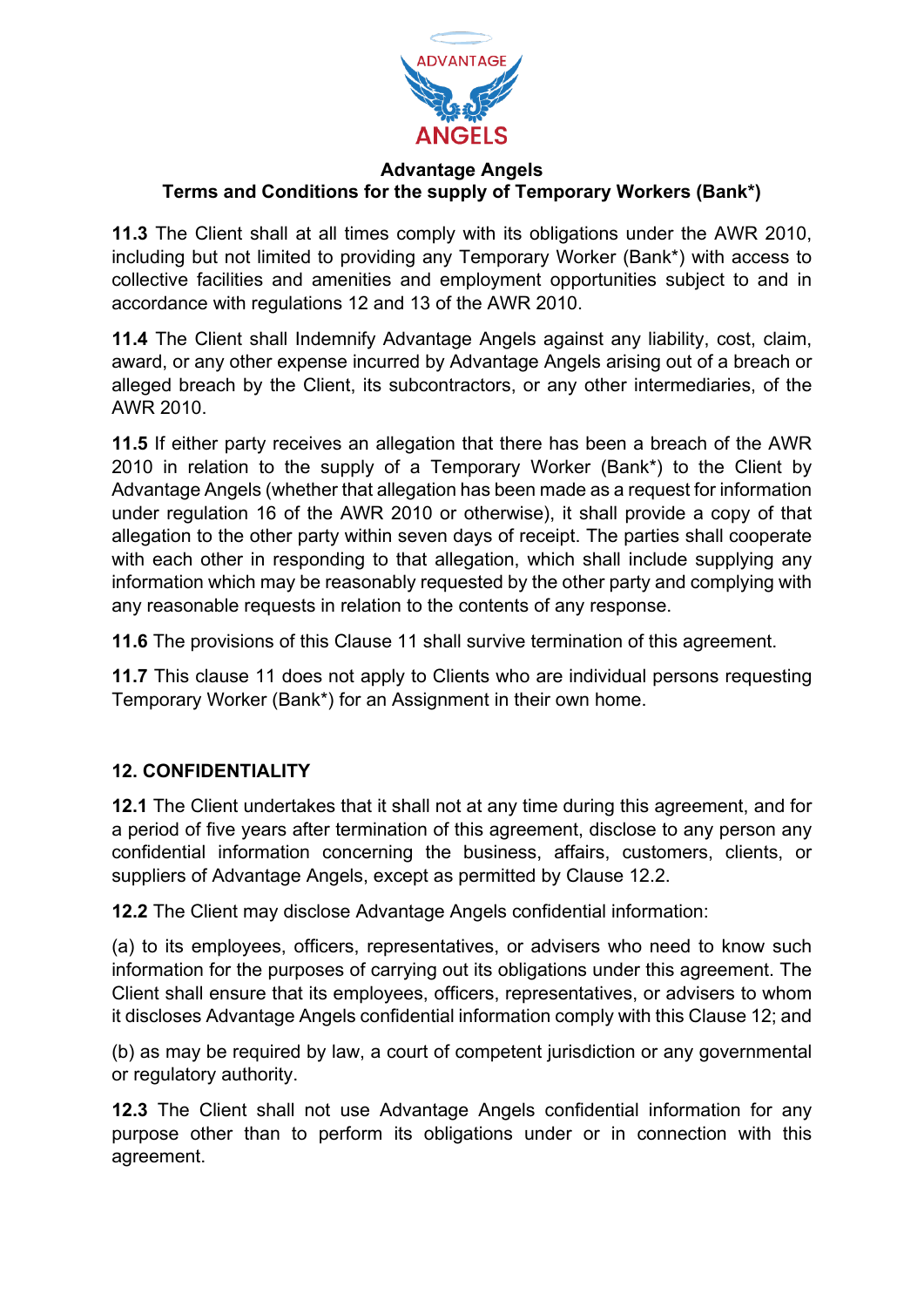

# **13. DATA PROTECTION**

**13.1** The following definitions apply in this Clause 13:

**Agreed Purposes:** The performance by each party of its obligations under this agreement. Controller, data controller, processor, data processor, data subject, personal data, processing, and appropriate technical and organisational measures: as set out in the Data Protection Legislation in force at the time.

**Data Protection Legislation**: all applicable data protection and privacy legislation in force from time to time in the UK including the

**UK GDPR;** the Data Protection Act 2018 (DPA 2018) (and regulations made thereunder); the Privacy and Electronic Communications Regulations 2003 (SI 2003/2426) as amended and all other legislation and regulatory requirements in force from time to time which apply to a party relating to the use of personal data (including, without limitation, the privacy of electronic communications); and the guidance and codes of practice issued by the Information Commissioner or other relevant regulatory authority and applicable to a party.

**Permitted Recipients**: the parties to this agreement, the employees of each party, any third parties engaged to perform obligations in connection with this agreement.

**Shared Personal Data:** the personal data to be shared between the parties under this agreement. Shared Personal Data shall be confined to the following categories of information relevant to the following categories of data subject:

Personal data of individuals, which includes: personal contact details such as name, title, addresses, telephone numbers, and personal email addresses; date of birth; gender; marital status and dependants; next of kin and emergency contact information; National Insurance number; Bank account details, payroll records and tax status information; salary, annual leave, pension and benefits information; start date; location of employment or workplace; copy of driving license/passport/identity documents; recruitment information (including copies of right to work documentation, references and other information included in a CV or cover letter or as part of the application process); employment records (including job titles, work history, working hours, training records and professional memberships); compensation history; performance information; disciplinary and grievance information; CCTV footage and other information obtained through electronic means such as swipe card records; information about use of information and communications systems; photographs; and

Special categories of personal data of individuals may also be collected, which includes information about race or ethnicity, religious beliefs, sexual orientation, and political opinions; trade union membership; information about health, including any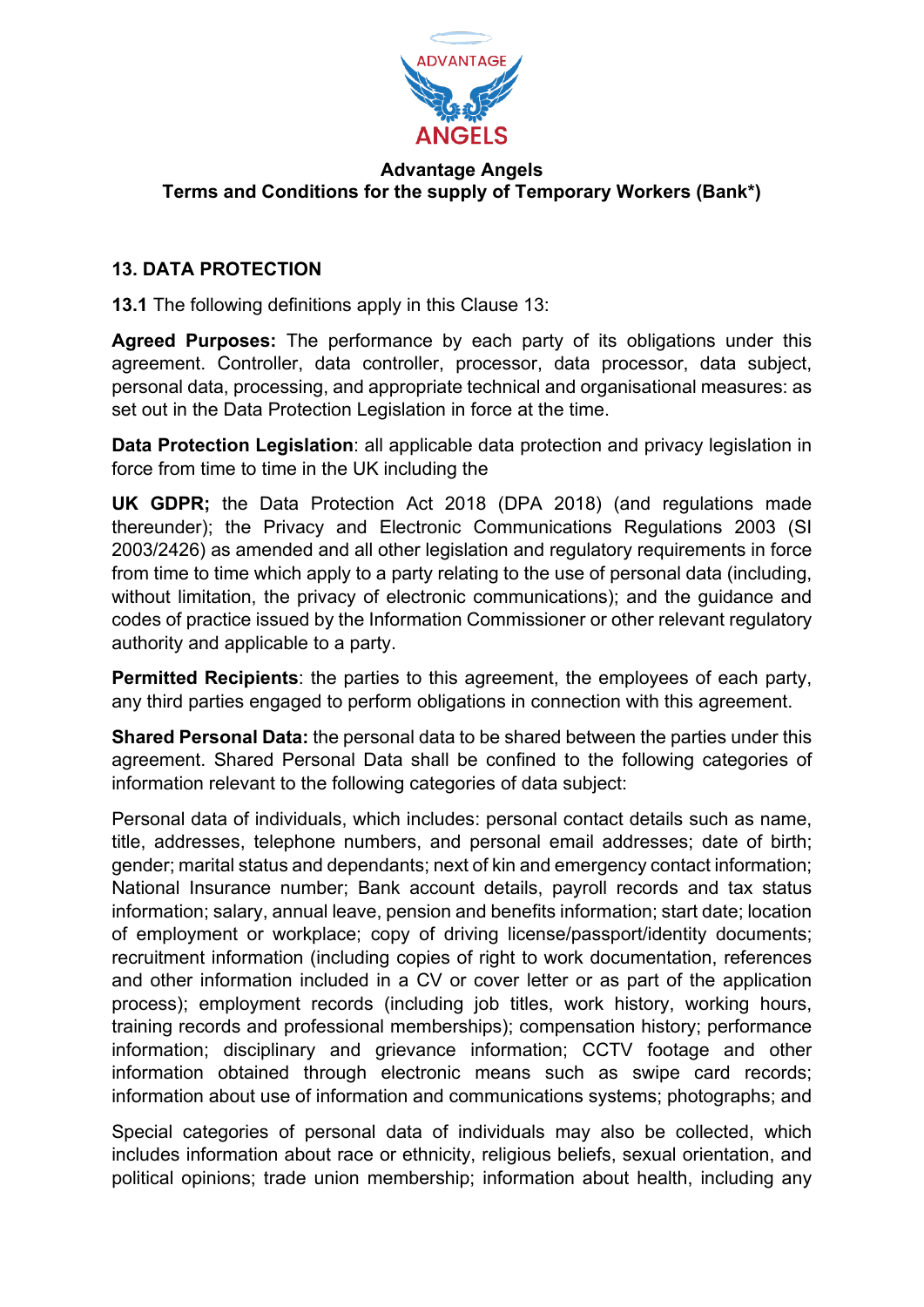

medical condition, health, and sickness records; genetic information and biometric data; information about criminal convictions and offences.

**UK GDPR:** has the meaning given to it in section 3(10) (as supplemented by section 205(4) of the Data Protection Act 2018.

**13.2** This Clause 13 sets out the framework for the sharing of personal data between the parties as data controllers. Each party acknowledges that one party (the Data Discloser) will regularly disclose to the other party (the Data Recipient) Shared Personal Data collected by the Data Discloser for the Agreed Purposes.

**13.3** Each party shall comply with all the obligations imposed on a controller under the Data Protection Legislation.

**13.4** Each party shall:

(a)ensure that it has all necessary consents and notices in place to enable lawful transfer of the Shared Personal Data to the Data Recipient for the Agreed Purposes.

(b) give full information to any data subject whose personal data may be processed under this agreement of the nature of such processing. This includes giving notice that, on the termination of this agreement, personal data relating to them may be retained by or, as the case may be, transferred to one or more of the Permitted Recipients, their successors and assignees.

(c) process the Shared Personal Data only for the Agreed Purposes.

(d) not disclose or allow access to the Shared Personal Data to anyone other than the Permitted Recipients.

(e) ensure that all Permitted Recipients are subject to written contractual obligations concerning the Shared Personal Data (including obligations of confidentiality) which are no less demanding than those imposed by this agreement.

(f) not transfer any personal data received from the Data Discloser outside of the UK unless the transferor: complies with the provisions of Article 26 of the General Data Protection Regulation (in the event the third party is a joint controller); and ensures that (i) the transfer is to a country approved under the applicable Data Protection Legislation as providing adequate protection; or (ii) there are appropriate safeguards or binding corporate rules in place pursuant to the applicable Data Protection Legislation; or (iii) the transferor otherwise complies with its obligations under the applicable Data Protection Legislation by providing an adequate level of protection to any personal data that is transferred; or (iv) one of the derogations for specific situations in the applicable Data Protection Legislation applies to the transfer.

**13.5** Each party shall assist the other in complying with all applicable requirements of the Data Protection Legislation. In particular, each party shall: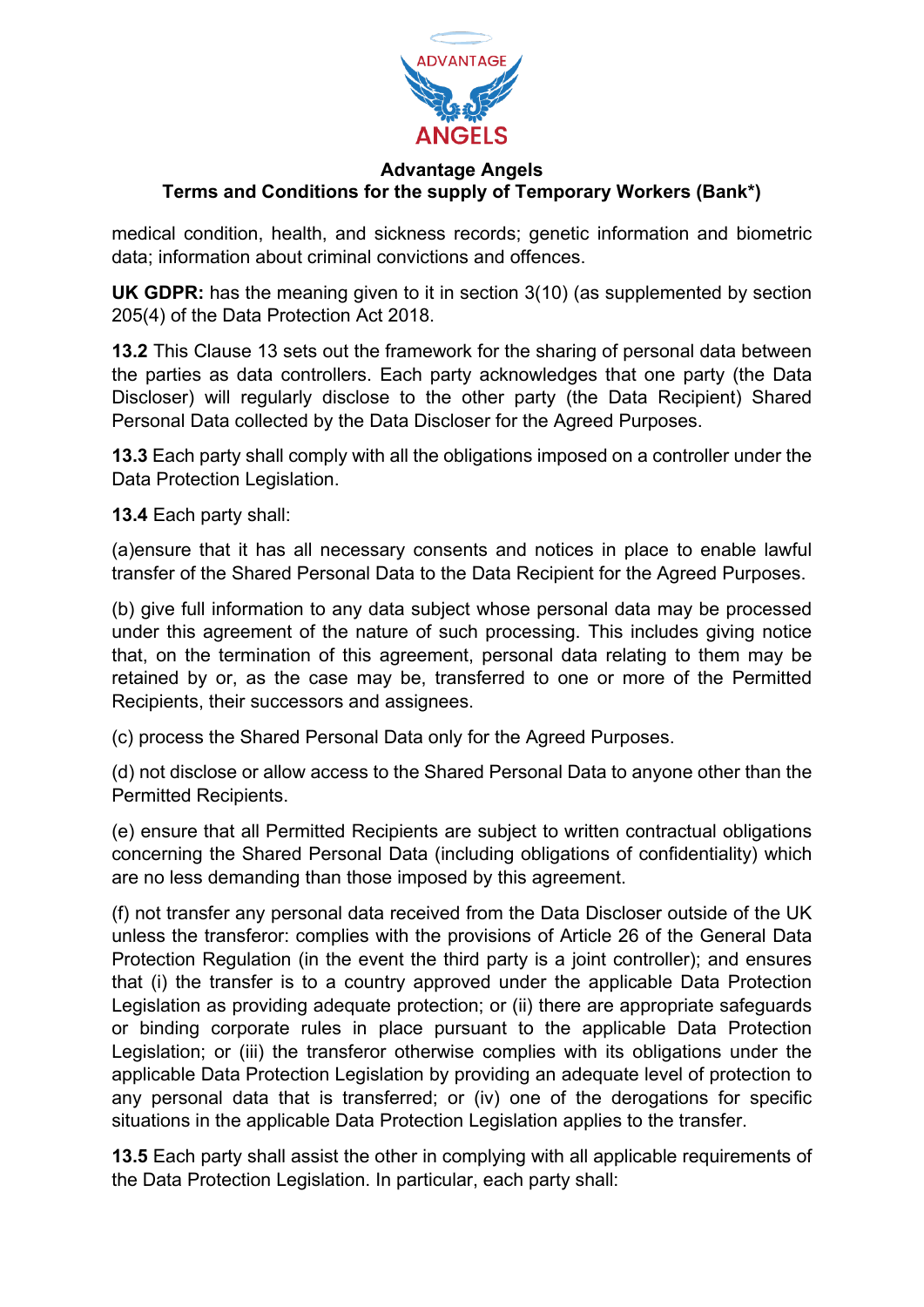

(a) consult with the other party about any notices given to data subjects in relation to the Shared Personal Data.

(b) promptly inform the other party about the receipt of any data subject access request.

(c) provide the other party with reasonable assistance in complying with any data subject access request.

# **14. NO PARTNERSHIP OR AGENCY**

**14.1** Nothing in this agreement is intended to, or shall be deemed to, establish any partnership or joint venture between any of the parties, constitute any party the agent of another party, or authorise any party to make or enter into any commitments for or on behalf of any other party.

**14.2** Each party confirms it is acting on its own behalf and not for the benefit of any other person.

# **15. VARIATION**

No variation of this agreement shall be effective unless it is in writing and signed by the parties (or their authorised representatives).

#### **16. ENTIRE AGREEMENT**

**16.1** This agreement constitutes the entire agreement between the parties and supersedes and extinguishes all previous agreements, promises, assurances, warranties, representations, and understandings between them, whether written or oral, relating to its subject matter.

**16.2** The Client acknowledges that in entering into this agreement it does not rely on, and shall have no remedies in respect of, any statement, representation, assurance, or warranty (whether made innocently or negligently) that is not set out in this agreement.

**16.3** The Client agrees that it shall have no claim for innocent or negligent misrepresentation or negligent misstatement based on any statement in this agreement.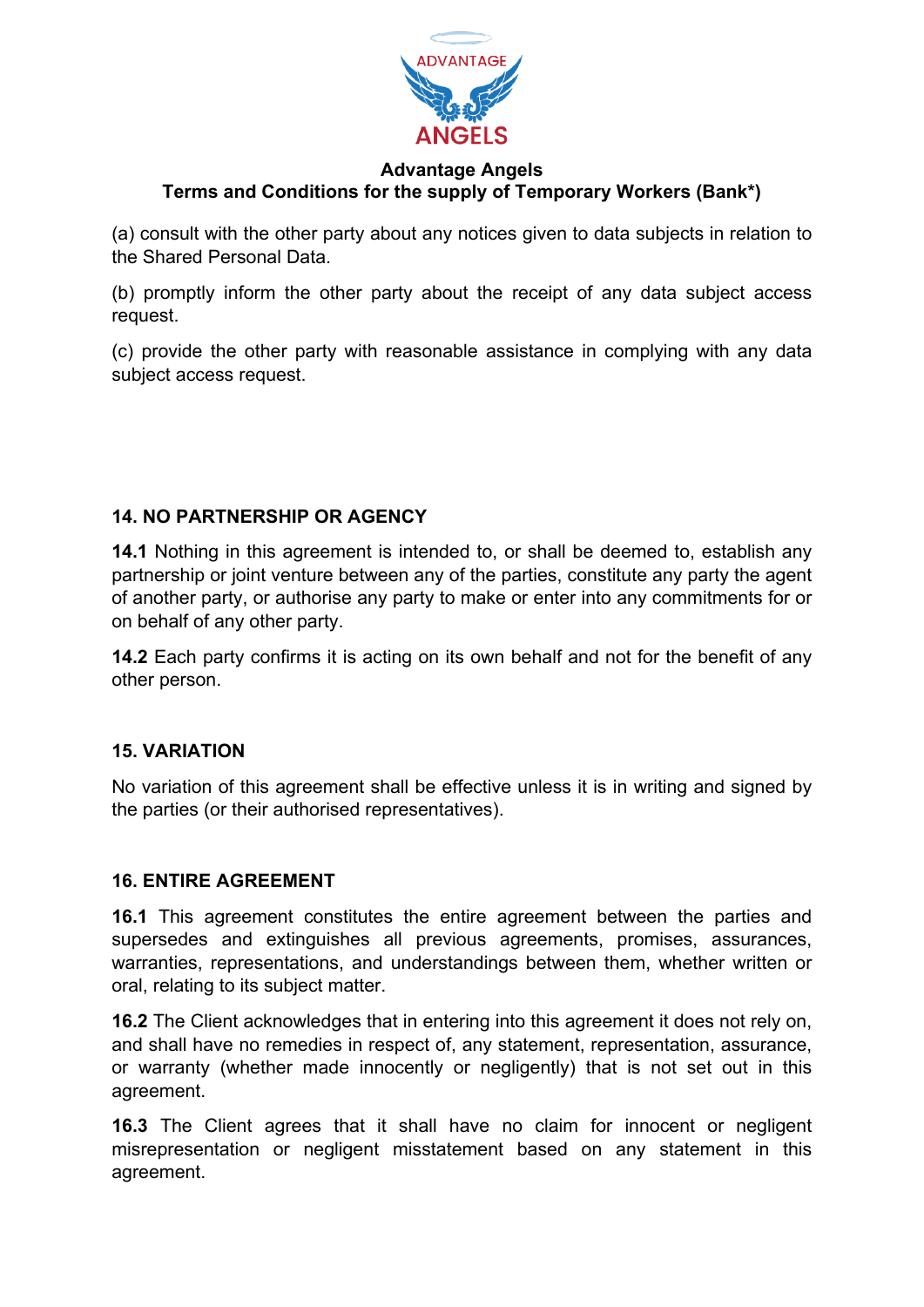

### **17. FORCE MAJEURE**

Advantage Angels shall not be in breach of this agreement nor liable for delay in performing, or failure to perform, any of its obligations under this agreement if such delay or failure result from events, circumstances or causes beyond its reasonable control.

#### **18 SEVERANCE**

**18.1** If any provision or part-provision of this agreement is or becomes invalid, illegal, or unenforceable, it shall be deemed deleted, but that shall not affect the validity and enforceability of the rest of this agreement.

**18.2** If any provision or part-provision of this agreement is deemed deleted under Clause 18.1 the parties shall negotiate in good faith to agree a replacement provision that, to the greatest extent possible, achieves the intended commercial result of the original provision.

# **19. THIRD PARTY RIGHTS**

Unless it expressly states otherwise, this agreement does not give rise to any rights under the Contracts (Rights of Third Parties) Act 1999 to enforce any term of this agreement.

#### **20. NOTICES**

**20.1** With the exception of notices given by the Client pursuant to Clause 6.2, which may be given by telephone, any notice or other communication given to Advantage Angels under or in connection with this agreement shall be in writing and shall be:

(a) delivered by hand or by pre-paid first-class post or other next working day delivery service at its registered office or its principal place of business; or

(b) sent by email to the address specified in correspondence with the Client.

**20.2** Any notice or communication shall be deemed to have been received: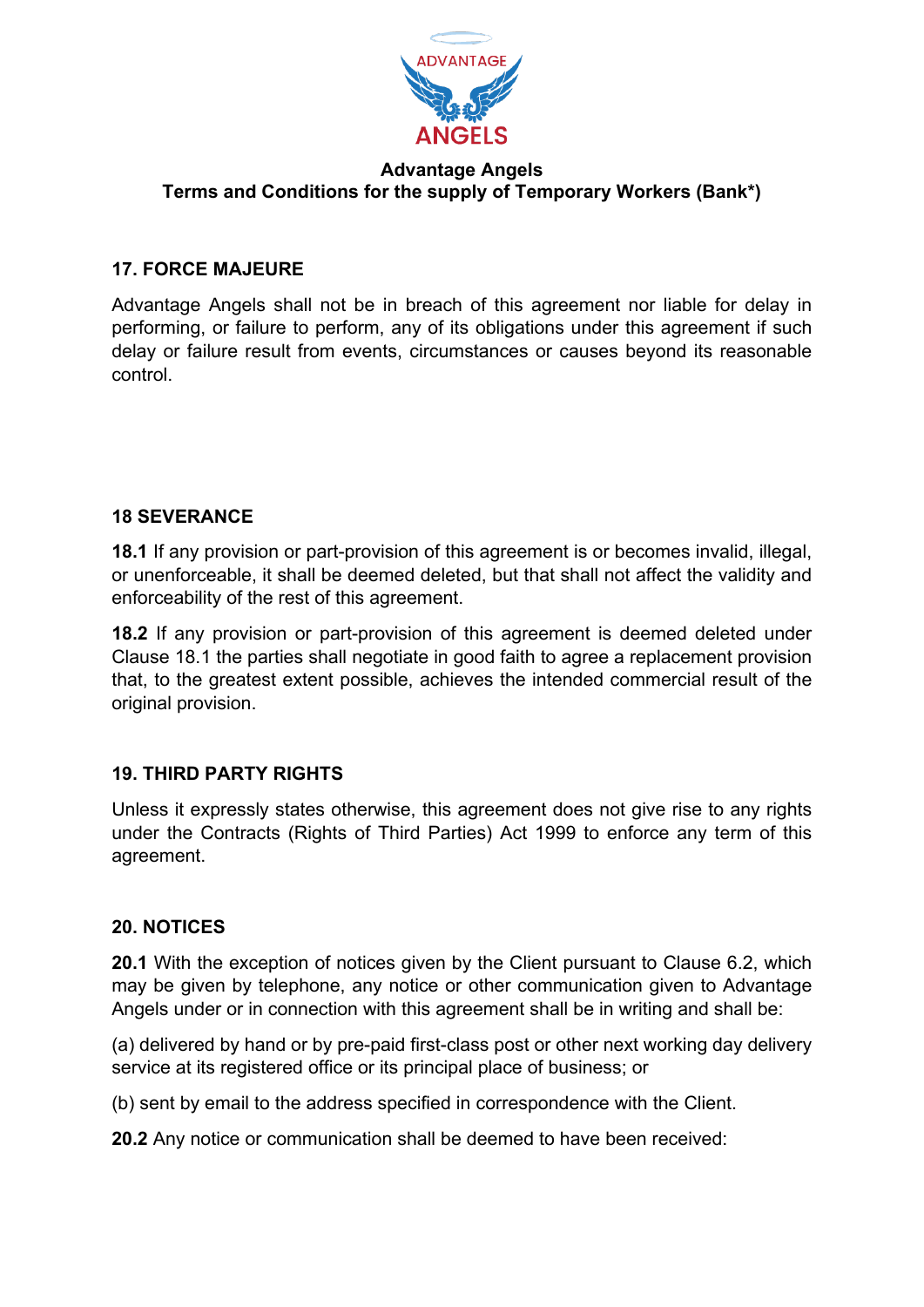

if delivered by hand, on signature of a delivery receipt or at the time the notice is left at the proper address.

(b) if sent by pre-paid first-class post or other next working day delivery service, at 9.00 am on the second Business Day after posting or at the time recorded by the delivery service; and

(c) if sent by email, at the time of transmission, or, if this time falls outside business hours in the place of receipt, when business hours resume. In this Clause 20.2(c) business hours means 9.00am to 5.00pm Monday to Friday on a day that is not a public holiday in the place of receipt.

**20.3** This clause does not apply to the service of any proceedings or other documents in any legal action or, where applicable, any arbitration or other method of dispute resolution.

# **21. GOVERNING LAW**

This agreement and any dispute or claim (including non-contractual disputes or claims) arising out of or in connection with it or its subject matter or formation shall be governed by and construed in accordance with the law of England and Wales.

# **22. JURISDICTION**

Each party irrevocably agrees that the courts of England and Wales shall have exclusive jurisdiction to settle any dispute or claim (including non-contractual disputes or claims) arising out of or in connection with this agreement or its subject matter or formation.

(\*Bank – Deemed worker)

I confirm that I have read, understood, and accept the attached Advantage Angels Limited Terms and Conditions of Supply of Temporary Workers

**Signed:**

**Name:**

**Company:**

**Date:**